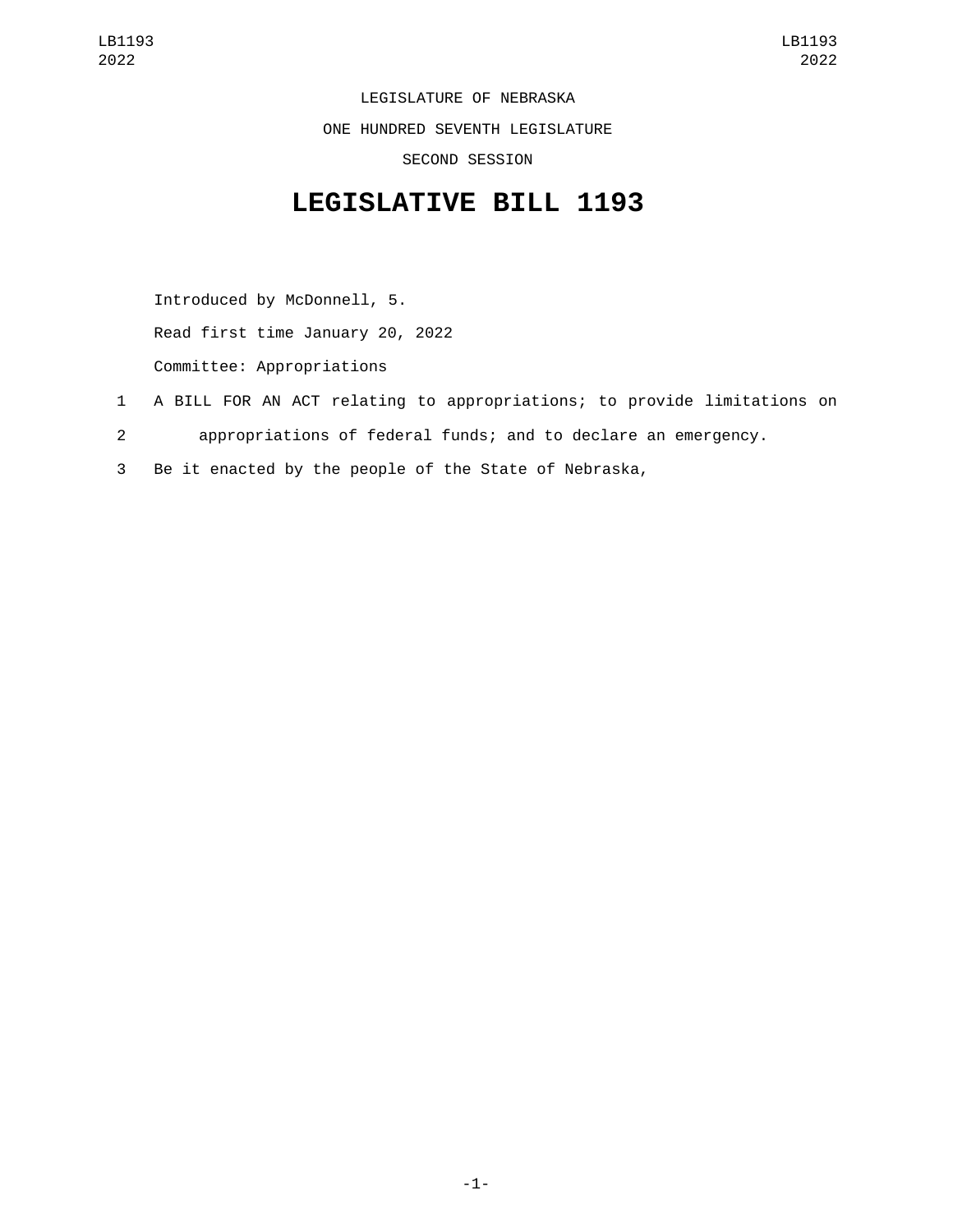| 1              | (1) The Legislature hereby finds and declares that ten<br>Section 1.       |
|----------------|----------------------------------------------------------------------------|
| $\overline{2}$ | percent of funds<br>received pursuant to the federal Consolidated          |
| 3              | Appropriations Act, 2021 may be used for other purposes pursuant to the    |
| 4              | regulations outlined in the guidance provided for the Emergency Rental     |
| 5              | Assistance program under the federal Consolidated Appropriations Act,      |
| 6              | 2021.                                                                      |
| $\overline{7}$ | It is the intent of the Legislature that eligibility<br>(2)                |
| 8              | requirements established by any state administering agency for Federal     |
| 9              | Funds appropriated pursuant to the federal American Rescue Plan Act of     |
| 10             | 2021 and federal Consolidated Appropriations Act, 2021 used for aid shall  |
| 11             | be more restrictive than the guidance provided by the granting<br>not      |
| 12             | authority unless otherwise mandated by statute.                            |
| 13             | (3) No more than \$15,800,000 of Federal Funds allocated pursuant to       |
| 14             | the Consolidated Appropriations Act, 2021, sec. 501, Emergency Rental      |
| 15             | be allocated to the Department of Health and Human<br>Assistance, may      |
| 16             | Services for Program 347, for the purpose of awarding no more than         |
| 17             | \$2,000,000 in grants to any community-based nonprofit organization        |
| 18             | a certificate of exemption under section 501(c)(3) of the<br>holding       |
| 19             | Internal Revenue Code for the purposes of eviction prevention, no more     |
| 20             | than \$3,800,000 to any community-based nonprofit organization holding a   |
| 21             | certificate of exemption under section $501(c)(3)$ of the Internal Revenue |
| 22             | Code that currently serves eligible households with case management        |
| 23             | intended to help keep households stably housed, and no more than           |
| 24             | \$10,000,000 for grants to eligible shelter providers as set out in        |
| 25             | section 68-1605 for the purpose of assisting in the alleviation of         |
| 26             | homelessness, to provide temporary and permanent shelters for homeless     |
| 27             | persons, and to encourage the development of projects which link housing   |
| 28             | assistance to programs promoting the concept of self-sufficiency. Total    |
| 29             | expenditures for administrative expenses from funds appropriated for the   |
| 30             | purposes described in this subsection shall not exceed ten percent of      |
|                |                                                                            |

31 such funds.